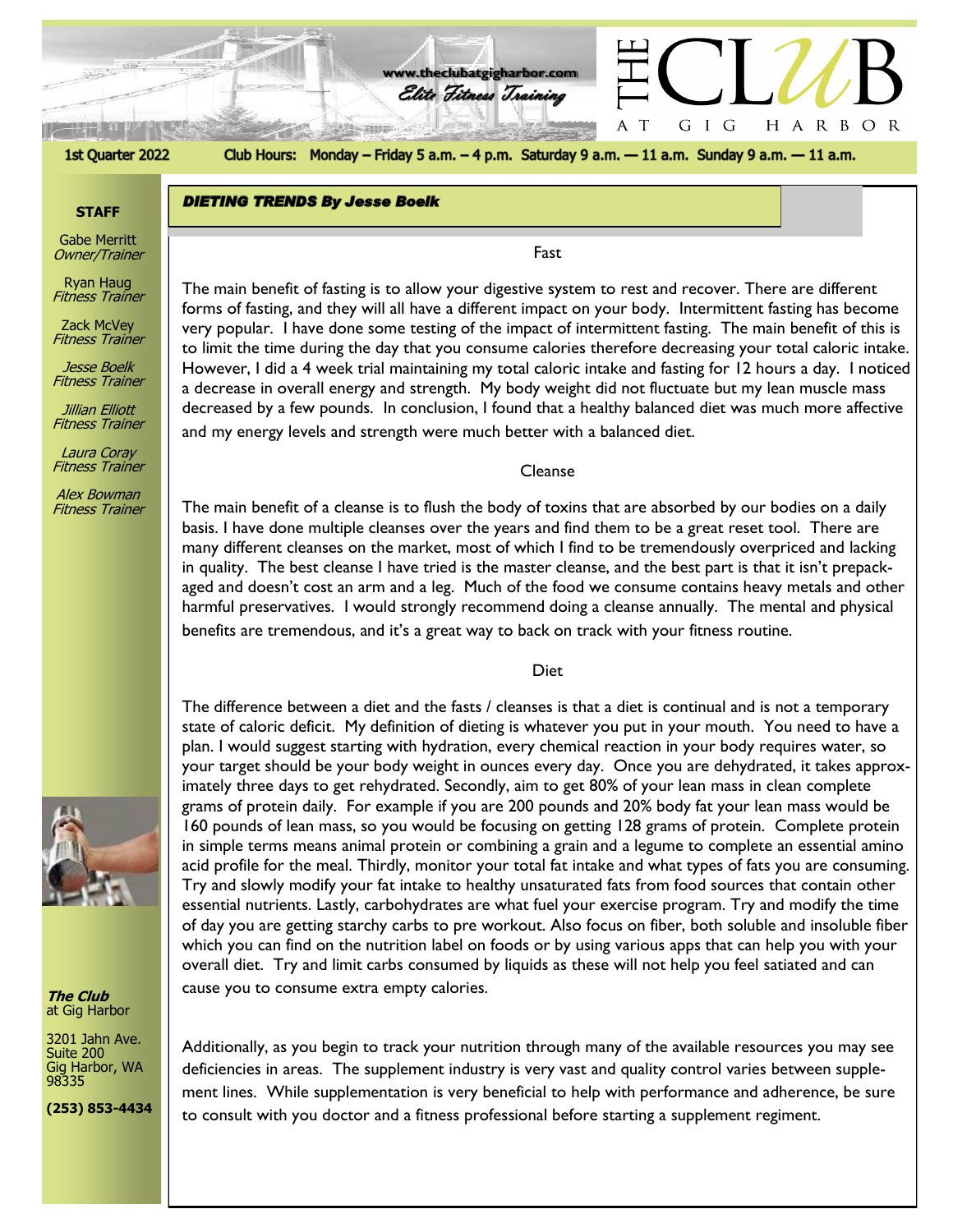#### Finding Balance in Childhood Nutrition

When contemplating what to make your family for dinner we strive to find "balance" in the food we place before the beloved little people in our lives. But what is a balanced diet for children? According to the United States Food and Drug Administration below are listed some of the essential nutrients for a child's balanced diet:

# **1. Protein (3-5oz/day for 2-8yr olds; 5-8oz/day for 10-14 yr olds)**

Protein helps a child's body build cells and recover, break down food into energy, boost immunity, and carry oxygen. Foods that contain high levels of protein include:

- Meat, Chicken, Turkey, Fish
- Eggs
- Nuts, Beans
- Dairy products (milk, cheese, yogurt)

# **2. Carbohydrates (45-65% of total daily calories)**

Carbohydrates are ENERGY. They help a child's body to use fat and protein for building and repairing tissue. Carbohydrates come in several different forms (sugars, starches, and fiber), but kids should be eating more of the starches and fibers which helps with bowel regularity and less of the sugar. Carbohydrate rich foods are:

- Whole wheat breads
- Oatmeal
- Wild or Brown Rice
- Quinoa
- **Potatoes**

# **3. Fats (up to 30% of overall daily diet)**

Fats often get a bad rap. Healthy fats are essential for brain and nerve growth from birth to 2 yrs old. After toddlerhood, fats help in vitamin absorption, metabolism and blood clotting. It is also a great source of energy. Good fats are found in:

- Whole-milk dairy products
- Cooking oils olive, safflower, corn
- Meat, Fish
- Nuts

# **4. Calcium (1,000mg/day for 4-8 yr olds; 1,300mg/day for 9-13 yr olds or 2 c. of milk per day)**

Calcium is essential in helping to build a child's healthy bones and teeth. It's also important for blood clotting and for nerve, muscle, and heart function. Avoid Phosphoric acid found in dark sodas as it makes absorbing calcium difficult. Calcium rich foods include:

- Dairy products: Milk, cheese, yogurt, ice cream)
- Egg yolks
- Broccoli, Spinach or dark green vegetables

# **5. Iron (10mg/day for 4-8 yr olds; 8mg/day for 9+yr olds)**

Iron is necessary for a child to make red blood cells and carries oxygen to cells all over the body. Foods that contain high levels of iron include:

- Red meats, Liver, Poultry, Shellfish, Tuna
- Whole grains, Beans, Nuts
- Green Leafy vegetables
- Eggs
- Iron-fortified cereals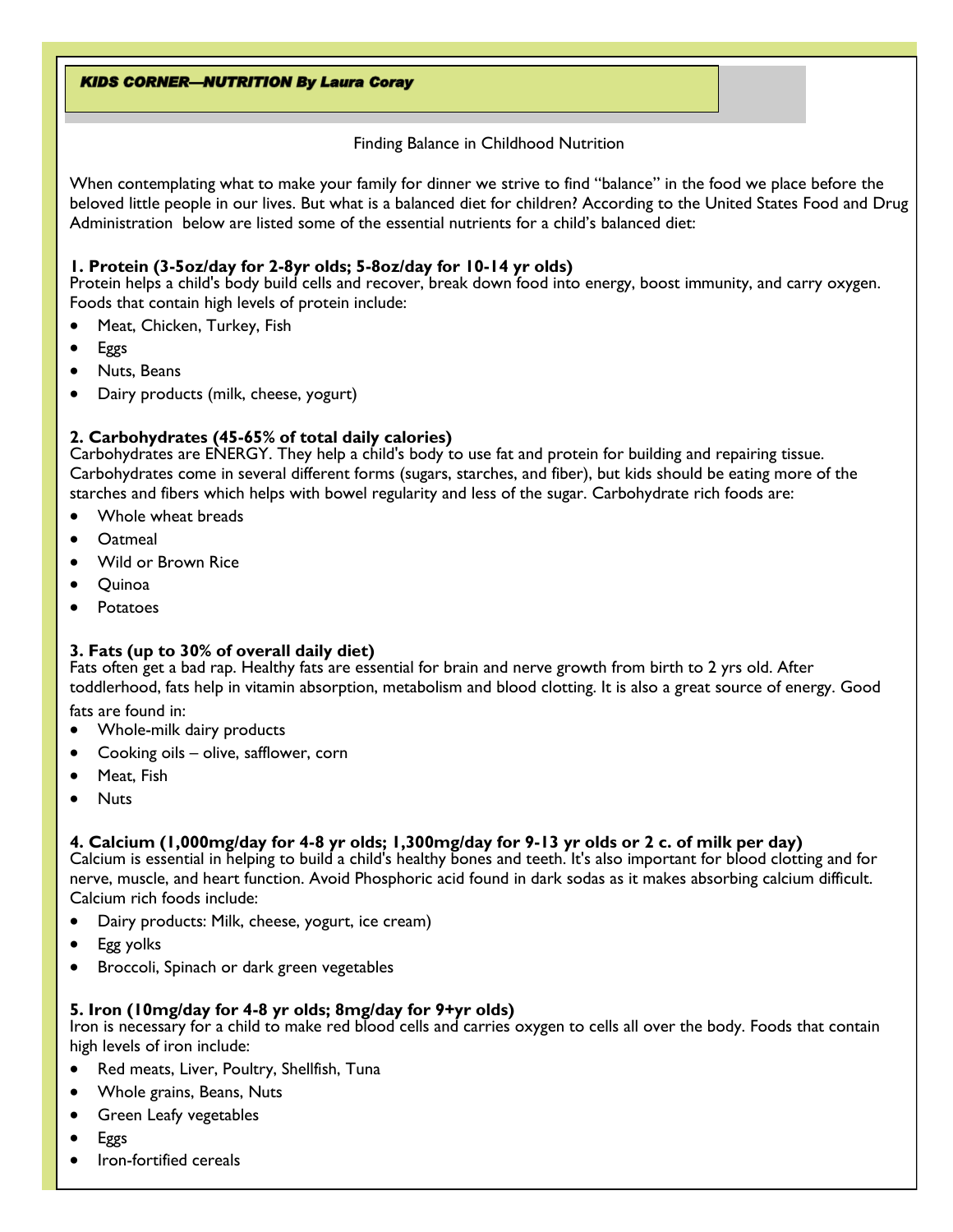#### **KIDS CORNER-NUTRITION (Continued) By Laura Coray**

# **6. Vitamin C (25mg/day for 4-8 yr old; 45 mg/day for 9-13yr olds)**

Vitamin C is a bolster for our bodies. It builds brain and immune systems, promotes healing from cuts and scrapes and helps the body absorb iron. It also holds the body's cells together, strengthens the walls of blood vessels, and is important for building strong bones and teeth. Foods that contain high levels of Vitamin C include:

- Citrus fruits (such as oranges)
- **Strawberries**
- Tomatoes, Peppers
- Potatoes
- Melons, Papayas, Mangos, Kiwi

#### **7. Folate**

As one of the B vitamins, folate is necessary for healthy [growth and development](https://www.parents.com/baby/development/growth/) of a child's cells. Lack of this vitamin can cause anemia. Foods that contain high levels of folate include:

- Whole-grain cereals
- Lentils
- **Chickpeas**
- Asparagus, Spinach, Brussels sprouts
- Black or kidney beans

# **8. Vitamin A**

Vitamin A serves a variety of purposes in children and adults. It helps growth, build strong eyes, keeps skin healthy, and works to prevent infection. Good sources of Vitamin A include:

- Carrots
- Sweet potatoes, Squash
- **Apricots**
- Spinach, Broccoli, Cabbage
- Fish oils
- Egg yolks

Along with including the right things in a child's diet, it is also important to limit added sugars (brown sugar, corn syrup,

corn sweetener, and other) , saturated fats (fats mostly from animal products), and processed foods. Have fun creating

healthy meals together!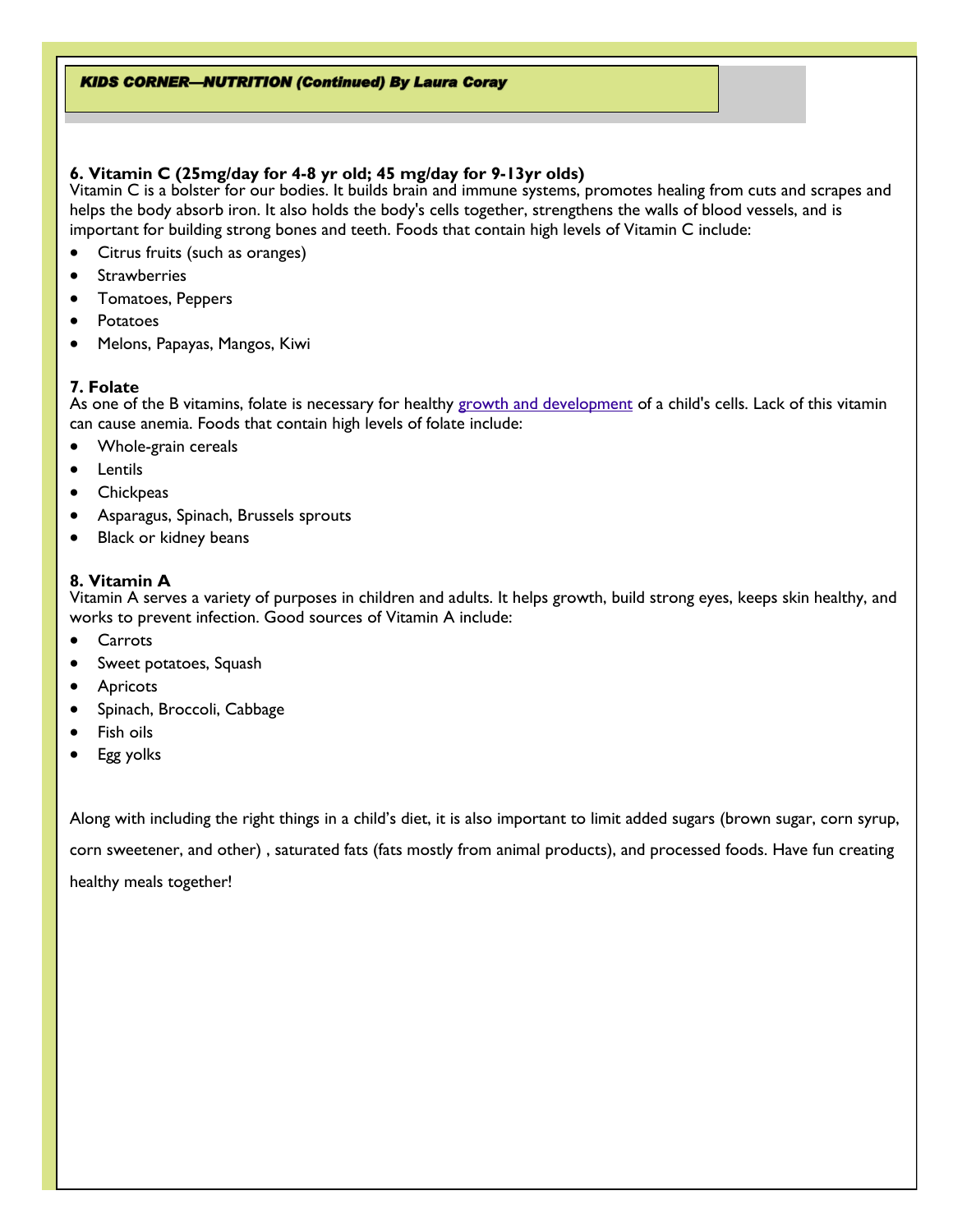#### **GOODBYE From Hap Brecht**

Working at The Club these last four and a half years has been great, but it's time for the next chapter of my life. December  $31<sup>st</sup>$  will be my last day as a personal trainer here at The Club at Gig Harbor, where I have learned so much. Y'all have been fun to get to know and work with and I doubt this is the last time we see each other. I am going to start a new career as a teacher at the beginning of January.

Teaching was always part of my long-term plan, but my timeline has changed. I hope to be teaching Physical Education, but don't know which level will be the most fun. Imagining herding twenty elementary schoolers as I try to teach them to play volleyball sounds amazing! Working with middle schoolers as they try to figure out who they are and where they fit sounds like a great opportunity to help kids develop through an awkward time in their lives. Working with high school students is fun, and I've gotten to do a lot of that here at The Club. Working with people like Seth and Caroline throughout their high school careers as been so rewarding that it feels like a calling.

Teaching also fits what my family life needs. I will be off during summers, holidays and both days on the weekend which means more time for camping, traveling and making sure Charlie has the best squat at daycare. I'm excited about being on the same schedule as Charlie when he's in school which will open up the opportunity to coach some of his sports teams.

This will be the first time in my adult life that I am not working in a gym, so here comes the "Dad Bod!" My New Year's resolution is to gain less than 20 lbs in 2022, we'll see… I might have to come back to have the guys put me through some workouts. Thank you all for letting me work with you, get to know you and learn from you.

C. Hap Brecht



#### **We're on Facebook!**

 Not a friend on Facebook yet? "Like" us today and look for new recipes and tips to stay lean, healthy and fit, as well as schedule updates and *Club* news!

 Just search "*The Club at Gig Harbor*" in the Facebook search bar, look for the logo and click "like".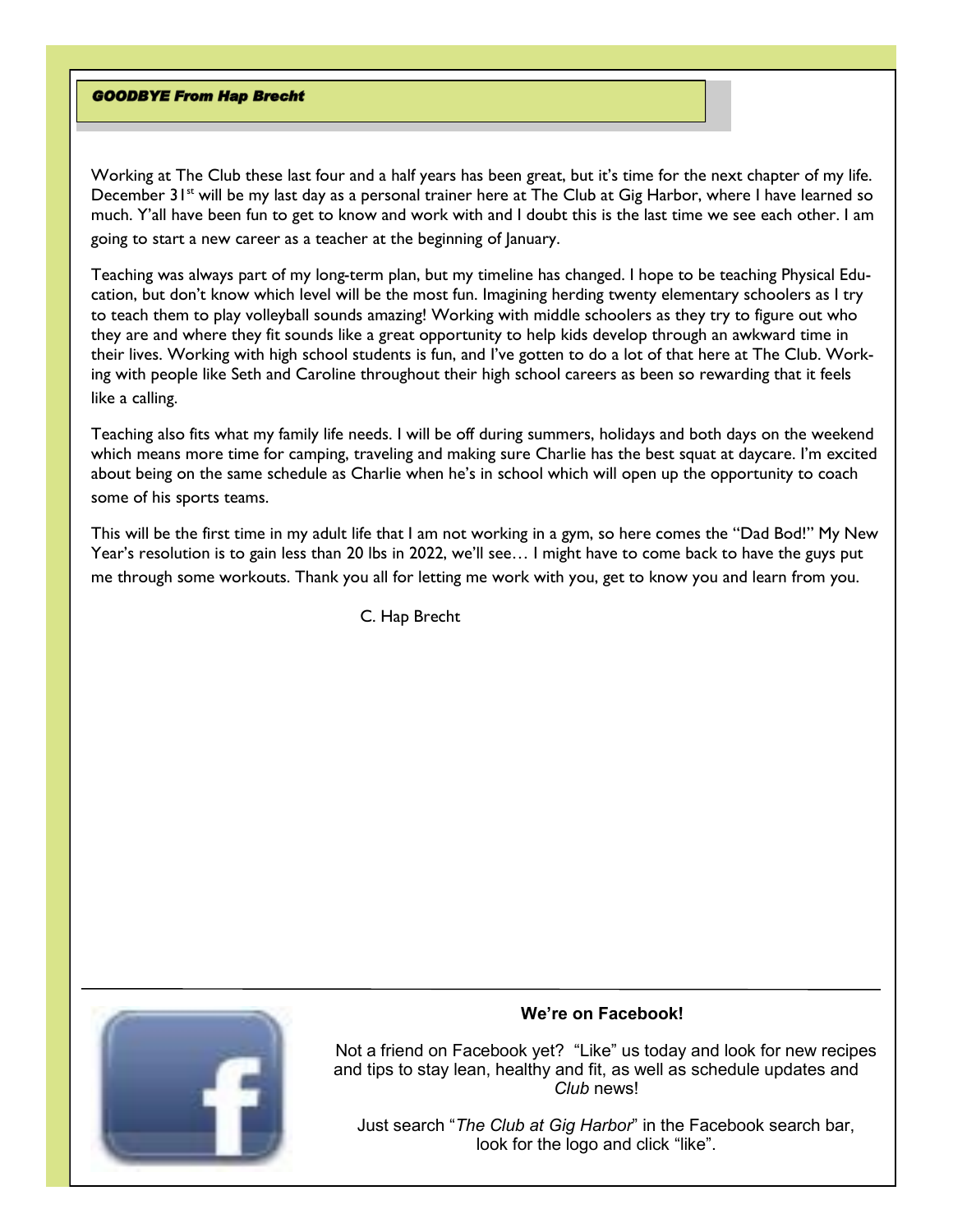#### **HOW OLD SHOULD YOUR CHILD BE TO TRAIN By Jill Elliott**

Many myths surround when you should start your child in strength training from toddlers, to pre-teens and young athletes. Parents are usually afraid their child will become too muscular or that it may stunt their growth. Kids aged 9-12 do not produce enough testosterone or other growth hormones to increase muscle size. Majority of the strength gains made in young athlete happen on the neural level, this is called neural adaptation. Neural adaptations refer to the brain's ability to recruit muscles to contract and produce a particular movement, this increase will happen to motor unit activation, recruitment and firing. Exercises like jump squats, medicine ball throws, or short distance sprints will help increase neural adaptations.

In toddlers aged 2-5, the gym can help improve their motor skills, through activities such as running and throwing. These classes should emphasize fun over structure, and creativity over strict form. Some of the best sports for toddles are:

·Gymnastics – Can help provide them with the foundation they need for other sports. They will become more flexible, more agile, more balanced and stronger.

·Soccer – Team sport that will help develop their balance, foot-eye coordination and lower body dexterity. Lots of running to improve cardiovascular fitness. Valuable team skills.

·Swimming – Start swim lessons as soon as you can. Swim teams will allow them to benefit from one-on-one while also getting experience of team participation.

·Basketball, Baseball, Golf and Tennis – Help develop hand-eye-coordination, gross and fine motor skills as well as a team sport environment

In pre-teens ages 6-12, these children start to make their own decisions about how they want to exercise. They may like to do three different activities at the same time when they are seven, and by time they are 10 years old they may want to focus on just one. This is when most organized gym sports meet up to three times a week. Gym classes can be extended beyond the basics during these years to help develop their own style. Activities can include more advanced classes as well as group activities.

Children or young adult athlete way want to try out for a select team, a specific sport you have to try out for that is not at the High School or Middle school. Those practices could be six days a week to everyday. This is when strength training will help keep your child or young adult form getting injured. Strength training can be introduced to improve their movement patterns. Increased strength with proper movement will prevent muscle imbalance and prevent possible injury. This will enhance their health, fitness and sports performance.

A study performed in 2009, conducted over a fourteen-year span took a large group of 9 – 12-year-old athletes. The first group was exposed to sport-specific training and the other group was provided a well-rounded program. By the end of the study, participants who were given the well-rounded program had better sports performance compared to the sport-specific training group.

Basic movements such as: squats, pushups, pull-ups, crawling, lateral shuffles and forward/backward running all produce better movement and better strength in young athletes. Once the young athlete perfects these movements, you can begin to load them with light resistance using medicine balls or resistance bands. Understanding and performing a comprehensive training program for young athletes will allow for better movement, better success in their respective sports, while also promoting lifelong healthy habits and limiting injury. As long as you have the right well rounded program, your child could start as young as 9 at the gym.